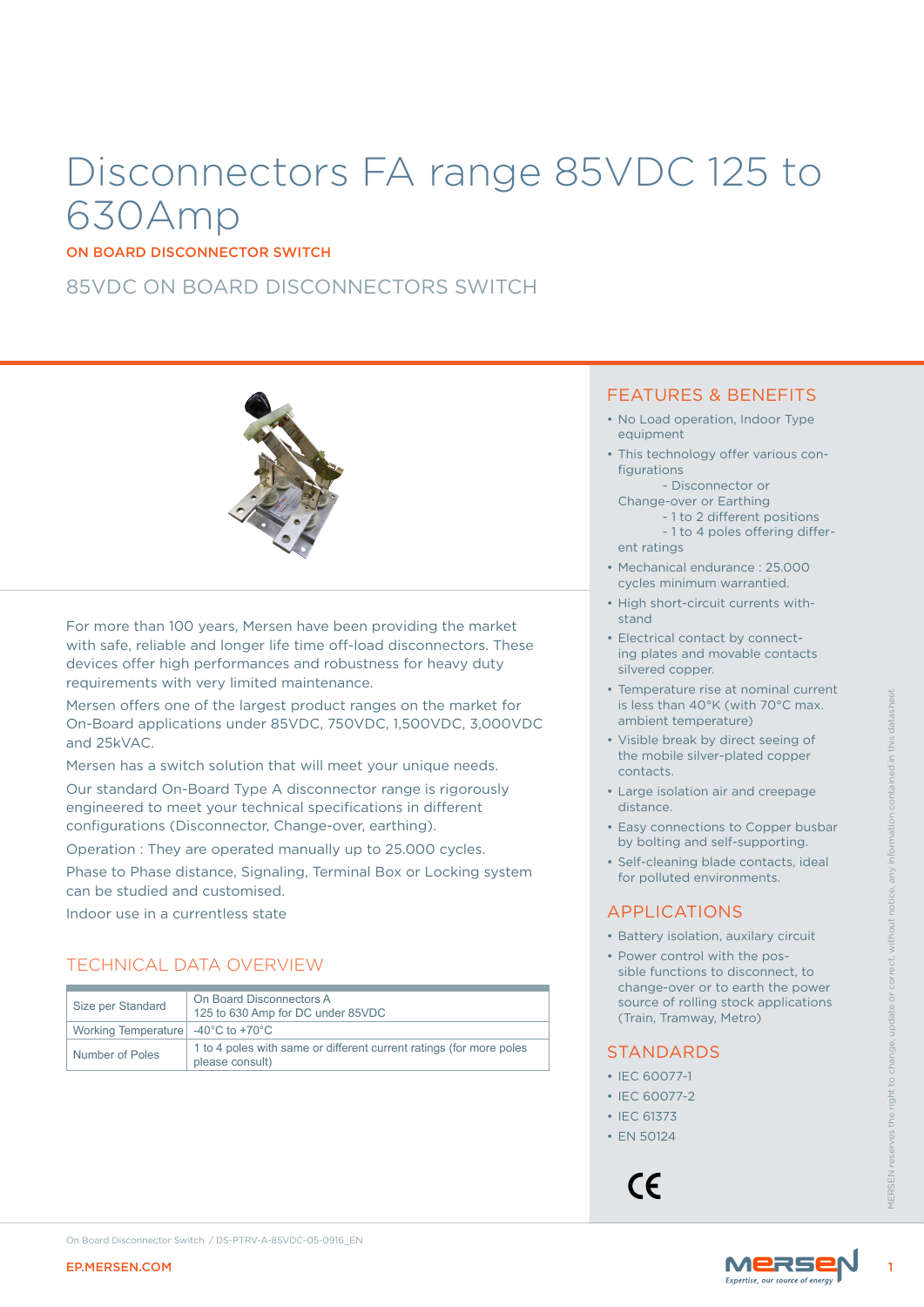## PRODUCT RANGE

### **On-board Type A 85VDC**

| Catalog<br>number | <b>Voltage</b><br>drop | Number of poles/phases |
|-------------------|------------------------|------------------------|
| A 10 1P 125A TSDC | $10 \text{ mV}$        | 1 pole disconnector    |
| A 10 1P 200A TSDC | $10$ mV                | 1 pole disconnector    |
| A 10 1P 320A TSDC | $10 \text{ mV}$        | 1 pole disconnector    |
| A 10 1P 630A TSDC | $10 \text{ mV}$        | 1 pole disconnector    |
| A 12 2P 200A TSDC | $10$ mV                | 2 poles change-over    |
| A 12 2P 630A TSDC | $10 \text{ mV}$        | 2 poles change-over    |
| A 10 2P 125A TSDC | $10 \text{ mV}$        | 2 poles disconnector   |
| A 12 2P 125A TSDC | $10 \text{ mV}$        | 2 poles change-over    |
| A 10 2P 200A TSDC | $10 \text{ mV}$        | 2 poles disconnector   |
| A 12 2P 320A TSDC | $10 \text{ mV}$        | 2 poles change-over    |
| A 10 2P 320A TSDC | $10 \text{ mV}$        | 2 poles disconnector   |
| A 10 2P 630A TSDC | $10 \text{ mV}$        | 2 poles disconnector   |

## TECHNICAL DATA

|                                                                            | <b>On-board Type A 85VDC</b>                 |
|----------------------------------------------------------------------------|----------------------------------------------|
| Number of poles/phases                                                     | 1 to 4 poles (for more poles please consult) |
| Degree of protection                                                       | IP <sub>0</sub>                              |
| Rated voltage DC                                                           | 85 V                                         |
| Rated impulse withstand voltage BIL<br>Phase to earth and between poles    | 5 kV                                         |
| Rated impulse withstand voltage BIL<br>across the insulating distance      | 5 kV                                         |
| Dielectric withstand voltage 1min/50Hz<br>Phase to earth and between poles | 5 kV                                         |
| Dielectric withstand voltage 1min/50Hz<br>Across the isolating distance    | 5 kV                                         |
| Voltage drop                                                               | 10 mV                                        |
| Temperature rise at rated current (°K)                                     | 40 ° K                                       |
| Package                                                                    | $\mathbf{1}$                                 |
|                                                                            |                                              |
| On Board Disconnector Switch / DS-PTRV-A-85VDC-05-0916_EN                  |                                              |
|                                                                            |                                              |
| <b>EP.MERSEN.COM</b>                                                       | MERSEN                                       |

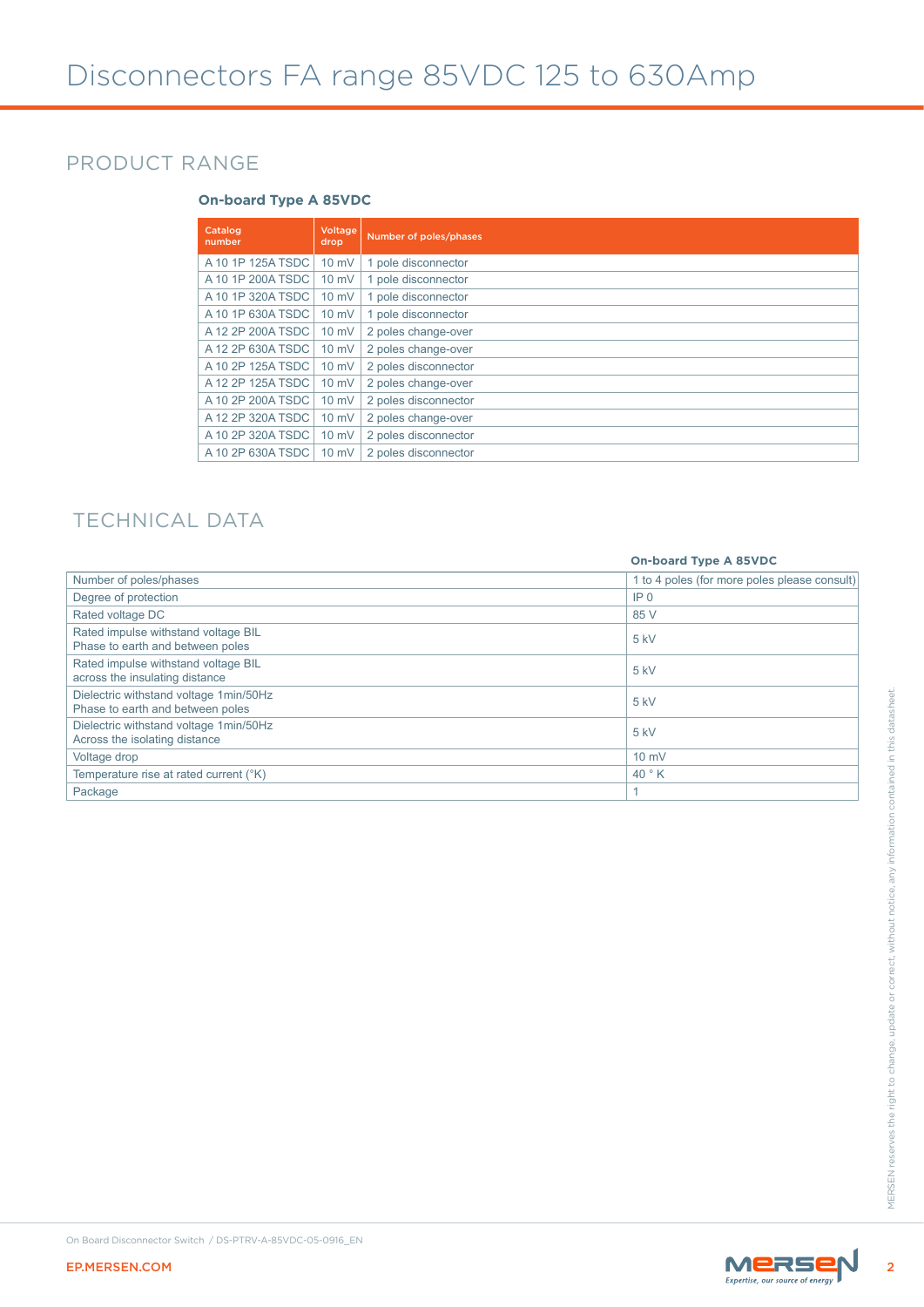## DIMENSIONS

**A 85VDC Disconnector : 1 POLES 200Amp - 2 POSITIONS 1-0 (Open - Closed) MANUAL OPERATION dwg 1045573**



**A 85VDC Disconnector : 2 POLES 200Amp - 2 POSITIONS 1-0 (Open - Closed) MANUAL OPERATION dwg 808113**